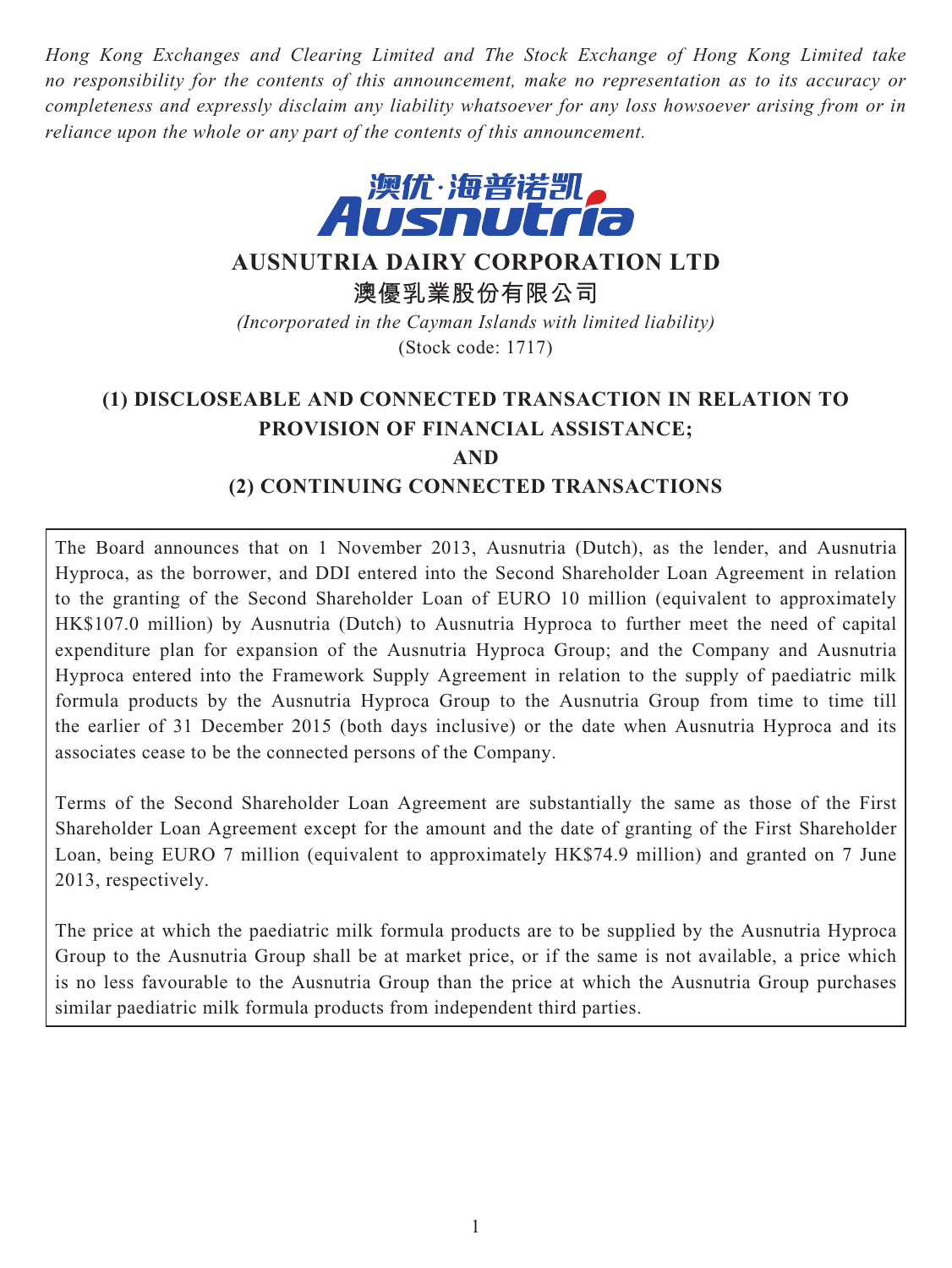As at the date of this announcement, DDI holds (i) 49% equity interests in Ausnutria Hyproca, which is an indirectly 51% owned subsidiary of the Company, and (ii) 11,000,000 Shares, representing approximately 1.11% of the issued Shares. In addition, Mr. Bartle van der Meer (together with his son) is indirectly interested in approximately 46.55% equity interests in DDI and is an executive Director and chief executive officer of the Company as at the date of this announcement. Therefore, Mr. Bartle van der Meer, DDI and Ausnutria Hyproca are connected persons of the Company under Chapter 14A of the Listing Rules and the transactions contemplated under the Second Shareholder Loan Agreement constitute connected transactions of the Company under Rule 14A.13(2)(a) of the Listing Rules and the Framework Supply Agreement constitutes continuing connected transactions of the Company under Chapter 14A of the Listing Rules.

As the applicable percentage ratios in respect of the provision of financial assistance under the Second Shareholder Loan Agreement, on a standalone basis and when aggregated with that of the First Shareholder Loan under Rule 14A.25 of the Listing Rules, are more than 5% and the total loan amount is more than HK\$10,000,000, the Second Shareholder Loan Agreement and the transactions contemplated thereunder are subject to reporting, announcement and the Independent Shareholders' approval requirements pursuant to Rule 14A.63 of the Listing Rules.

As the applicable percentage ratios in respect of the provision of financial assistance under the Second Shareholder Loan Agreement, on a standalone basis and when aggregated with those of the First Shareholder Loan under Rule 14.22 of the Listing Rules, are more than 5% but less than 25%, the Second Shareholder Loan Agreement and the transactions contemplated thereunder also constitute a discloseable transaction of the Company under Chapter 14 of the Listing Rules, which is subject to the reporting and announcement requirements.

As the applicable percentage ratios in respect of the Proposed Annual Caps are more than 25% and the annual considerations are more than HK\$10,000,000, the Continuing Connected Transactions are subject to annual review, announcement, reporting and the Independent Shareholders' approval requirements under Chapter 14A of the Listing Rules.

As at the date of this announcement, except for Mr. Bartle van de Meer, none of the Directors has a material interest in the Second Shareholder Loan Agreement and the Framework Supply Agreement and therefore, only Mr. Bartle van de Meer abstained from voting on the relevant Board resolutions in this aspect.

As DDI, being the 49% shareholder of Ausnutria Hyproca and a party to the Second Shareholder Loan Agreement, is interested in the Second Shareholder Loan Agreement and the Framework Supply Agreement, DDI and its associates will abstain from voting on the relevant resolutions at the EGM.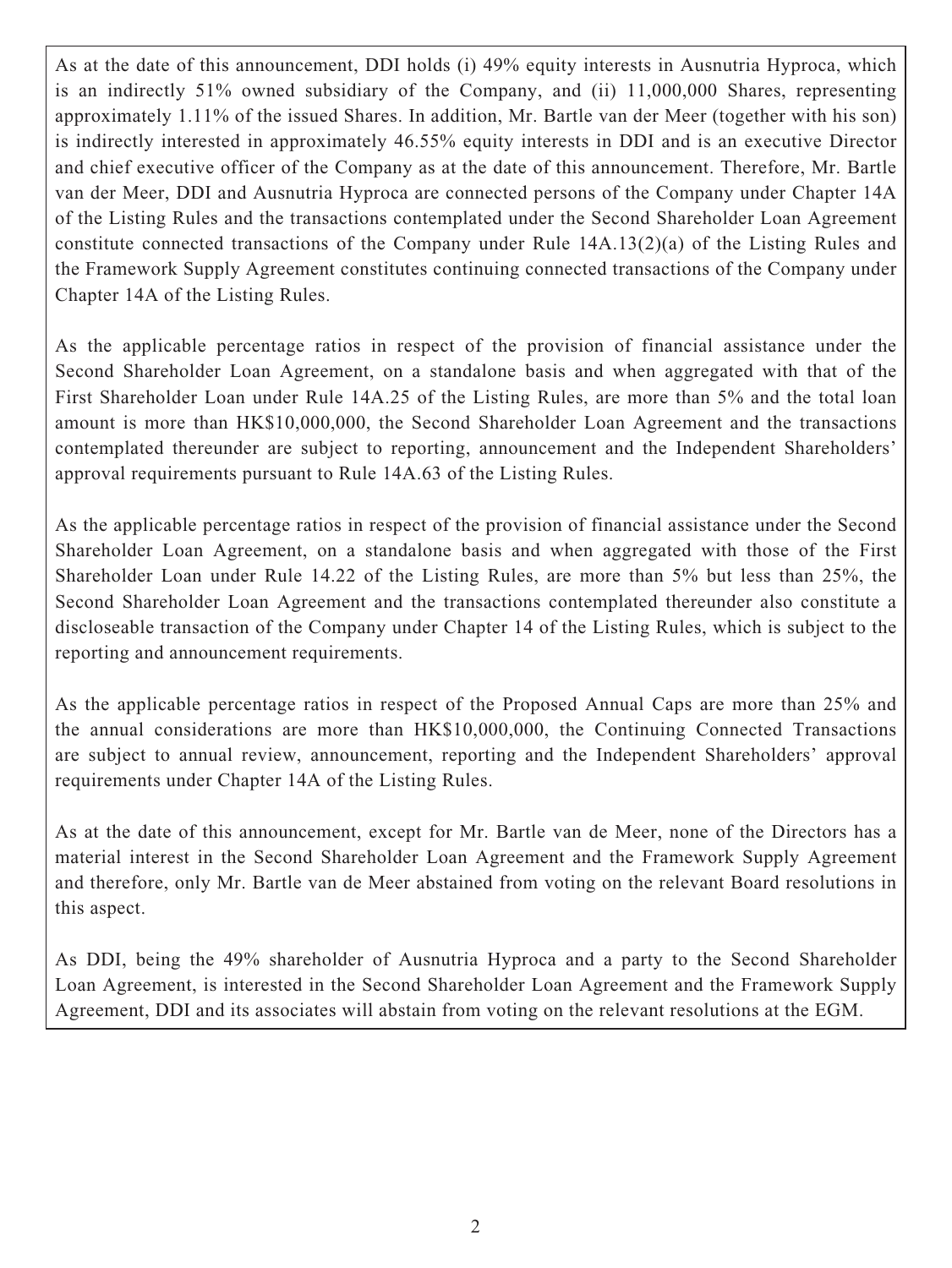The Independent Board Committee (comprising all the independent non-executive Directors) has been established to advise the Independent Shareholders in respect of the terms of the Second Shareholder Loan Agreement, the Framework Supply Agreement together with the transactions contemplated thereunder and the Proposed Annual Caps. Halcyon has been appointed as the independent financial adviser to advise the Independent Board Committee and the Independent Shareholders in this regard.

A circular will be despatched to the Shareholders on or before 26 November 2013 setting out, among other things, details of the provision of the Second Shareholder Loan, the Continuing Connected Transactions, the Proposed Annual Caps and the respective letters from the Independent Board Committee and Halcyon.

### **INTRODUCTION**

Reference is made to the Announcement pursuant to which (i) Ausnutria (Dutch) has provided to Ausnutria Hyproca on 7 June 2013 the First Shareholder Loan of EURO 7 million (equivalent to approximately HK\$74.9 million; and (ii) Ausnutria (Dutch) has been granted a call option by DDI to further acquire the residual 49% equity interests in Ausnutria Hyproca upon satisfaction of several conditions precedent as stated in the Announcement. Reference is also made to the Company's announcements dated 18 September 2013 and 17 October 2013, in relation to, among others, the Proposed Transaction.

The Board announces that on 1 November 2013, after the discussion in relation to the Proposed Transaction has commenced, (i) Ausnutria (Dutch), as the lender, and Ausnutria Hyproca, as the borrower, and DDI entered into the Second Shareholder Loan Agreement in relation to the granting of the Second Shareholder Loan of EURO 10 million (equivalent to approximately HK\$107.0 million) by Ausnutria (Dutch) to Ausnutria Hyproca; and (ii) the Company and Ausnutria Hyproca entered into the Framework Supply Agreement in relation to the supply of paediatric milk formula products by the Ausnutria Hyproca Group to the Ausnutria Group.

### **THE SECOND SHAREHOLDER LOAN AGREEMENT**

Reference is made to the Announcement that, in relation to, among other things, on 7 June 2013, Ausnutria (Dutch) (as the lender), Ausnutria Hyproca (as the borrower), and DDI entered into the First Shareholder Loan Agreement. The First Shareholder Loan was fully drawn down on 13 June 2013 and utilised for the capital expenditure on machinery in accordance with the planned uses as disclosed in the Announcement. As the relevant percentage ratios defined under Rule 14.07 of the Listing Rules in relation to the First Shareholder Loan are less than 5%, the provision of the First Shareholder Loan is exempt from the Independent Shareholders' approval requirement pursuant to Rule 14A.66(2)(i) of the Listing Rules.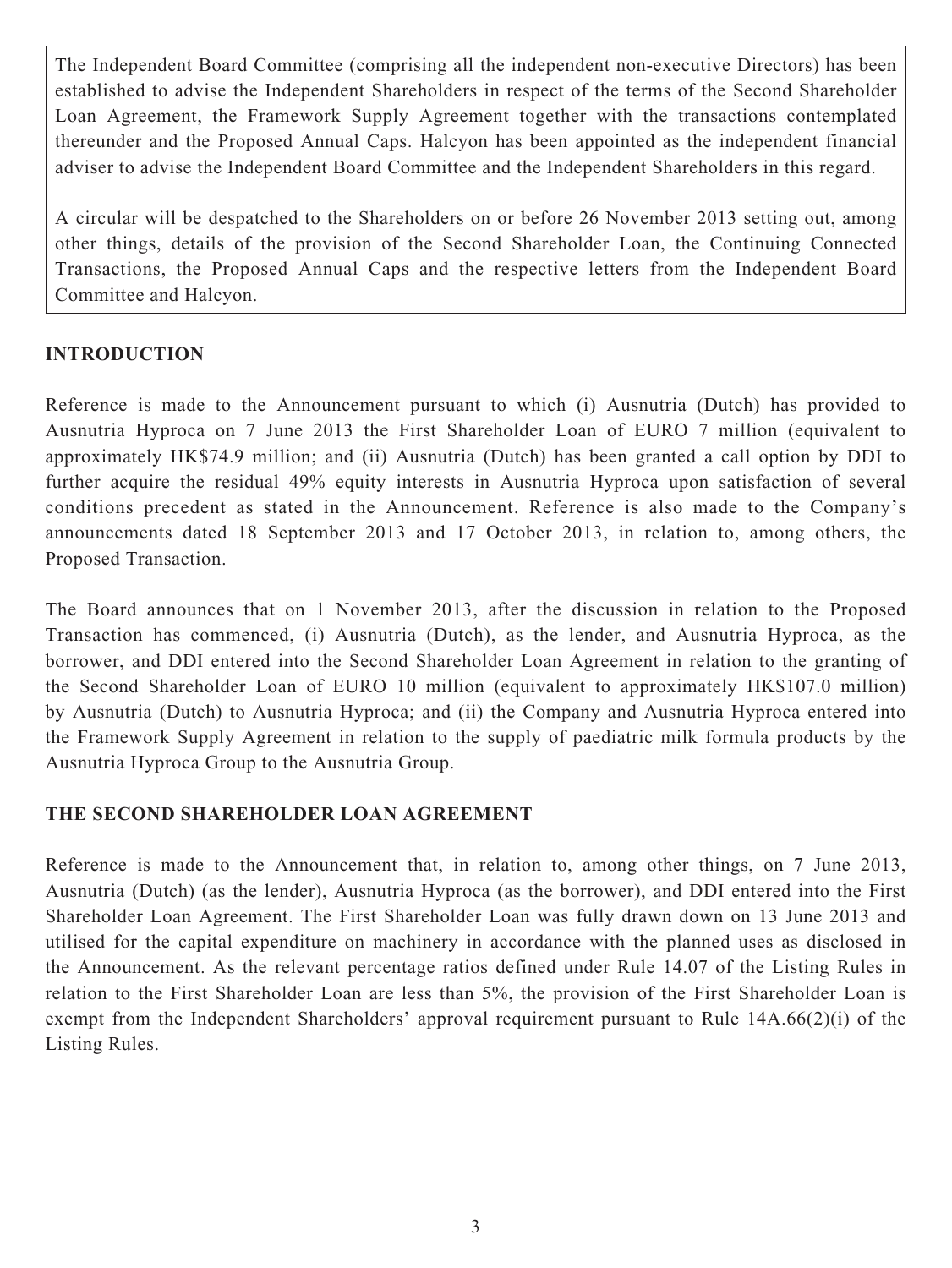To further meet the need of capital expenditure plan for expansion of the Ausnutria Hyproca Group's business and operation, on 1 November 2013, Ausnutria (Dutch), as the lender, and Ausnutria Hyproca, as the borrower, and DDI entered into the Second Shareholder Loan Agreement. Terms of the Second Shareholder Loan Agreement are substantially the same as those of the First Shareholder Loan Agreement except for the amount and the date of granting of the shareholder loan. Details of the Second Shareholder Loan Agreement are as follows:

| Date                                               | 1 November 2013                                                                                                                                                                                                                                                                                                                                                                                                                                                                                                                                                                                  |
|----------------------------------------------------|--------------------------------------------------------------------------------------------------------------------------------------------------------------------------------------------------------------------------------------------------------------------------------------------------------------------------------------------------------------------------------------------------------------------------------------------------------------------------------------------------------------------------------------------------------------------------------------------------|
| Parties                                            | Ausnutria (Dutch), as the lender<br>Ausnutria Hyproca, as the borrower<br><b>DDI</b>                                                                                                                                                                                                                                                                                                                                                                                                                                                                                                             |
| Principal amount of the<br>Second Shareholder Loan | EURO 10 million (equivalent to approximately HK\$107.0 million)                                                                                                                                                                                                                                                                                                                                                                                                                                                                                                                                  |
| Tenure                                             | (a) the term of the Second Shareholder Loan is twelve (12) months<br>from the date of granting the Second Shareholder Loan, which<br>can be further extended for another twelve (12) months at<br>the unilateral right of Ausnutria Hyproca within fifteen (15)<br>business days prior to the expiry of the Second Shareholder<br>Loan, i.e. the Second Loan Long Stop Date. The expiration of<br>the term of the Second Shareholder Loan does not mean that<br>Ausnutria Hyproca shall be in default with the performance of<br>its obligations in accordance with the Second Shareholder Loan; |
|                                                    | (b) upon the expiration of the term of the Second Shareholder Loan,<br>including its extension (if applicable) as stated in (a) above,<br>the terms in the below paragraph headed "Repayment" in this<br>announcement will come into force; and                                                                                                                                                                                                                                                                                                                                                  |
|                                                    | (c) the Second Shareholder Loan Agreement can only be extended<br>(i) with same term of the Call Option Agreement in accordance<br>with (a) and (b) above only if the parties to the Call Option<br>Agreement agree to extend the Call Option Agreement according<br>to the provisions therein; or (ii) if the Call Option is exercised in<br>accordance with the terms in the Call Option Agreement.                                                                                                                                                                                            |
| <b>Condition Precedent</b>                         | the compliance by the Company of all requirements under the Listing<br>Rules applicable to the granting of the Second Shareholder Loan                                                                                                                                                                                                                                                                                                                                                                                                                                                           |
| Advance                                            | within ten $(10)$ business days after the satisfaction of the condition<br>precedent of the provision of the Second Shareholder Loan as stated<br>above, Ausnutria (Dutch) shall advance the Second Shareholder<br>Loan to Ausnutria Hyproca with internal available fund                                                                                                                                                                                                                                                                                                                        |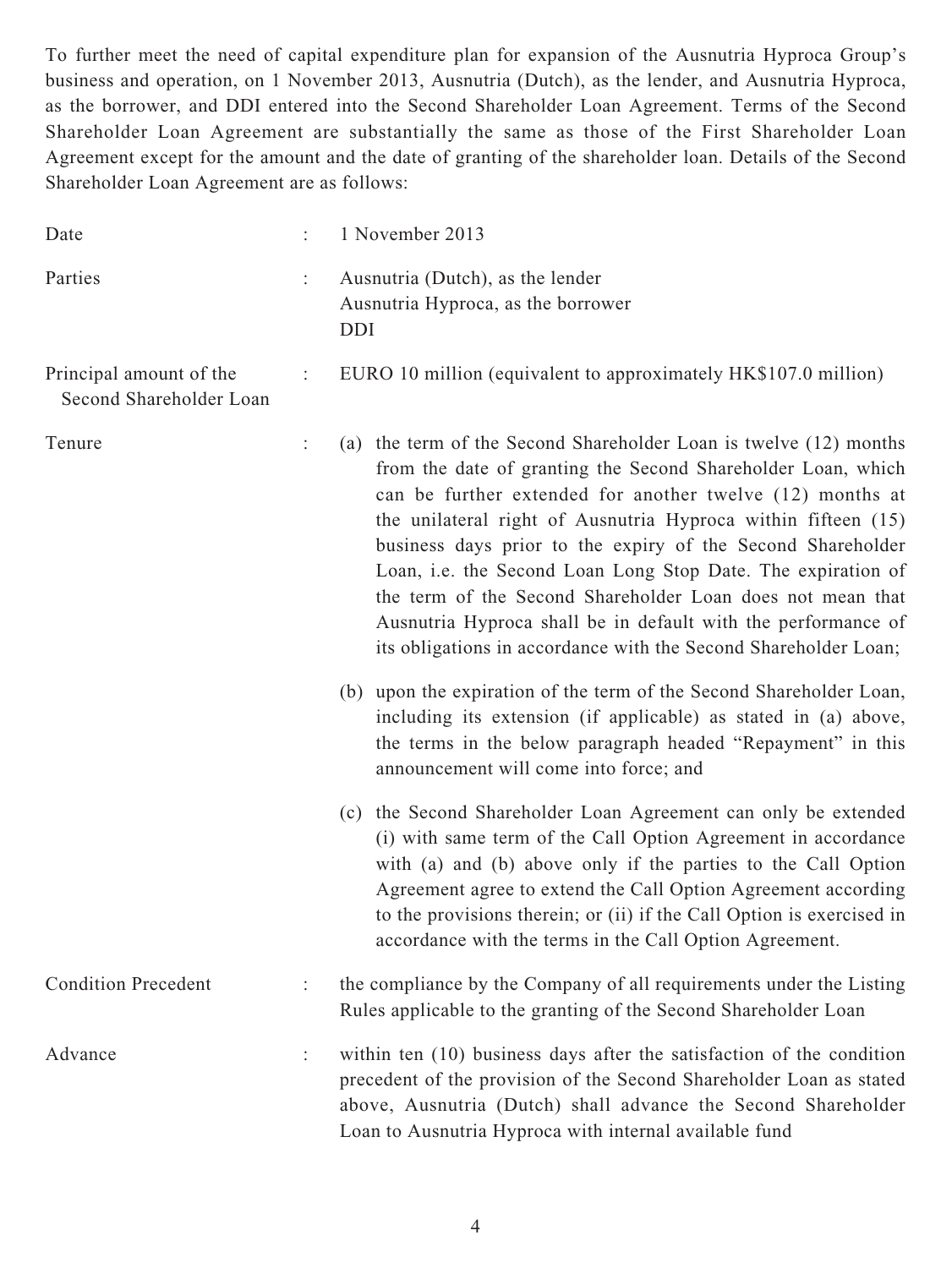| Interest rate                             | $\ddot{\cdot}$       | 5% per annum payable half yearly in arrears                                                                                                                                                                                                                                                                                                                                                                                                                                                                                                                                                                                                                                    |
|-------------------------------------------|----------------------|--------------------------------------------------------------------------------------------------------------------------------------------------------------------------------------------------------------------------------------------------------------------------------------------------------------------------------------------------------------------------------------------------------------------------------------------------------------------------------------------------------------------------------------------------------------------------------------------------------------------------------------------------------------------------------|
| Repayment                                 | ÷.                   | Ausnutria Hyproca shall repay the Second Shareholder Loan upon<br>the expiration of the term of the Second Shareholder Loan, i.e. the<br>Second Loan Long Stop Date, including its extension (if applicable),<br>in whole or in part, provided that upon repayment of the Second<br>Shareholder Loan (standing alone or aggregated with the First<br>Shareholder Loan), Ausnutria Hyproca will be able to meet the<br>30% solvency ratio as set out by the existing lending bank to the<br>Ausnutria Hyproca Group which is commonly used in Europe and<br>mainly refers to the size of the equity relative to the total assets<br>(excluding goodwill, deferred tax and etc.) |
| Covenants                                 | $\ddot{\cdot}$       | Ausnutria Hyproca covenants and agrees with Ausnutria (Dutch)<br>that as a result of the drawdown of the Second Shareholder Loan,<br>Ausnutria Hyproca will not (i) be in breach with any financial<br>covenants or cross-default covenants pursuant to the existing secured<br>and unsecured loans granted by the existing lending bank to the<br>Ausnutria Hyproca Group; and (ii) distribute any dividends to its<br>shareholders before full repayment of the First Shareholder Loan, the<br>Second Shareholder Loan and the accrued interests                                                                                                                             |
| Ranking of the Second<br>Shareholder Loan | $\ddot{\phantom{a}}$ | the Second Shareholder Loan is subordinate to all the existing and<br>future secured and unsecured loans as granted by its existing lending<br>bank to the Ausnutria Hyproca Group, but ranks the same as the First<br>Shareholder Loan                                                                                                                                                                                                                                                                                                                                                                                                                                        |
| Undertaking by Ausnutria<br>Hyproca       | ÷                    | Ausnutria Hyproca undertakes that the whole of the Second<br>Shareholder Loan will be strictly applied towards funding of the<br>Ausnutria Hyproca Group's capital expenditure plan, including the<br>acquisition of the Land (as defined herein below), as approved in the<br>Board meeting held on 1 November 2013                                                                                                                                                                                                                                                                                                                                                           |

The amount of the Second Shareholder Loan is determined with reference to the capital expenditure plan of the Ausnutria Hyproca Group. Ausnutira Hyproca intends to use the fund from the Second Shareholder Loan for financing its capital expenditure plan, including but not limited to the acquisition of about 140,000 square meters of land (the "**Land**") in the Netherlands for the intended construction of new production facilities and headquarters of the Ausnutria Hyproca Group and the purchase of new machineries, as approved by the Board on 1 November 2013.

Reference is made to the announcement of the Company dated 24 April 2013 regarding the intended acquisition of a plot of land in the Netherlands, the size of the Land to be acquired is determined to be about 140,000 square meters.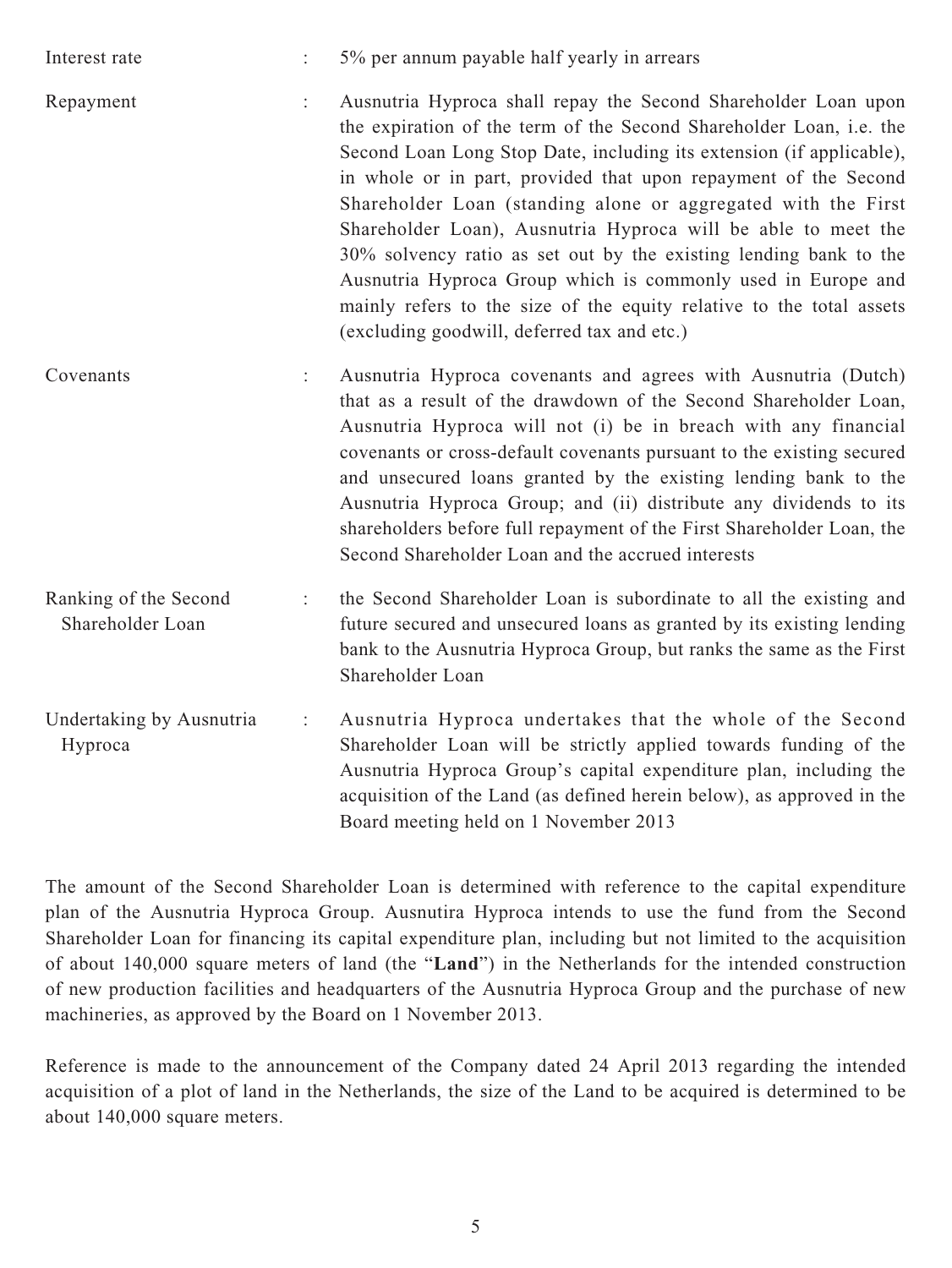As at the date of this announcement, the Company is still in the process of conducting the feasibility study in relation to the construction of new production facilities in the Netherlands and further details will be made when the master plan to construct the new production facilities is finalised.

## **FRAMEWORK SUPPLY AGREEMENT**

## **Date**

1 November 2013

## **Parties**

Ausnutria Hyproca, as the supplier; and

the Company, as the purchaser.

## **Principal terms**

Pursuant to the Framework Supply Agreement, it was agreed that any members of the Ausnutria Group and any members of the Ausnutria Hyproca Group may from time to time, during the CCT Period, enter into contracts and/or purchase orders setting out the detailed terms for the procurement of paediatric milk formula products by any members of the Ausnutria Group from any members of the Ausnutria Hyproca Group, provided that such detailed terms shall not be inconsistent with the terms and conditions of the Framework Supply Agreement.

The price at which the paediatric milk formula products are to be supplied by any members of the Ausnutria Hyproca Group to any members of the Ausnutria Group shall be at market price, or if the same is not available, a price which is no less favourable to the Ausnutria Group than the price at which the Ausnutria Group purchases similar paediatric milk formula products from independent third parties.

The Framework Supply Agreement shall commence on 1 November 2013 (the "**Commencement Date**") and shall remain in force until the earlier of: (1) 31 December 2015 (both days inclusive); or (2) the date when Ausnutria Hyproca and its associates cease to be connected persons of the Company.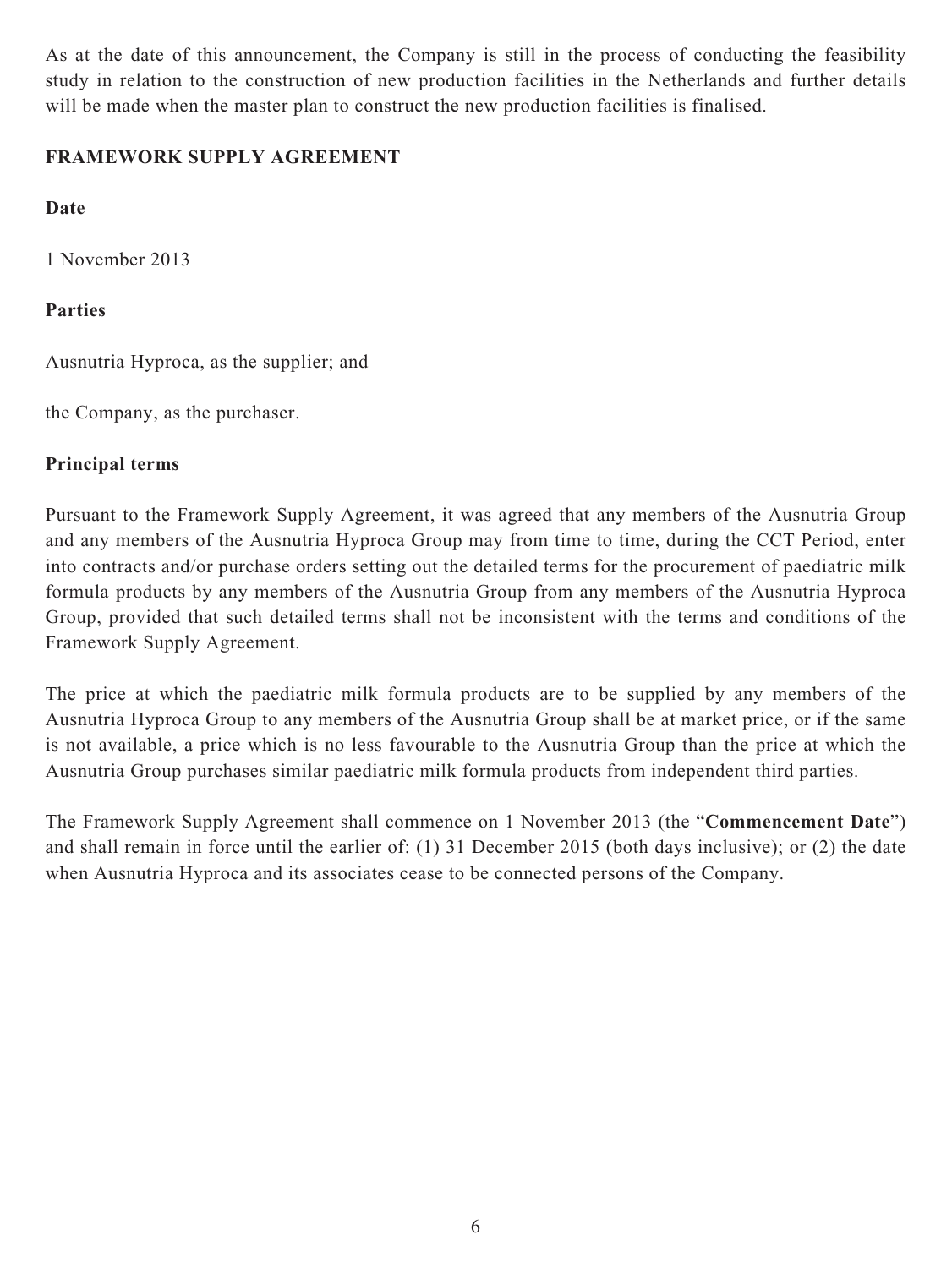#### **Proposed Annual Caps and rationale**

Set out below are the details of (i) the historical transaction amounts of the purchase of paediatric milk formula products from the Ausnutria Hyproca Group by the Ausnutria Group; and (ii) the Proposed Annual Caps for the CCT Period.

| <b>Historical transaction amounts</b>               | For the period                                                        |                                                      | <b>Proposed Annual Caps</b>                           |                                                       |
|-----------------------------------------------------|-----------------------------------------------------------------------|------------------------------------------------------|-------------------------------------------------------|-------------------------------------------------------|
| For the year<br>ended 31<br>December 2012           | <b>between</b><br>1 January 2013<br>and 6 June 2013<br>(EURO million) | <b>Commencement Date</b><br>to 31 December 2013      | For the year<br>ending 31<br>December 2014            | For the year<br>ending 31<br>December 2015            |
| (EURO million)<br>3.5                               | 5.1                                                                   | (EURO million)<br>1.5                                | (EURO million)<br>25.8                                | (EURO million)<br>30.6                                |
| equivalent to<br>approximately<br>HK\$37.5 million) | (equivalent to<br>approximately<br>HK\$54.6 million)<br>(Note)        | (equivalent to<br>approximately<br>HK\$16.1 million) | (equivalent to<br>approximately<br>HK\$276.1 million) | (equivalent to<br>approximately<br>HK\$327.4 million) |

*Note:* The paediatric milk formula products which were ordered by the Ausnutria Group from the Ausnutria Hyproca Group before 7 June 2013 and have been or will be delivered after 7 June 2013 (the date Mr. Bartle van der Meer was appointed as an executive Director and chief executive officer of the Company) amounted to EURO 1.9 million (equivalent to approximately HK\$20.3 million), which was included in the historical transaction amount for the period between 1 January 2013 and 6 June 2013. There were no supply orders placed or agreements entered into between the Ausnutria Hyproca Group and the Ausnutria Group during the period from 7 June 2013 to 31 October 2013, the date prior to the Commencement Date.

The Directors estimate that the Proposed Annual Caps for the period from the Commencement Date to 31 December 2013 and the two financial years ending 31 December 2015 are EURO 1.5 million, EURO 25.8 million and EURO 30.6 million (equivalent to approximately HK\$16.1 million, HK\$276.1 million, and HK\$327.4 million), respectively.

The Proposed Annual Caps have been determined by both parties to the Framework Supply Agreement with reference to the following factors:

- the anticipated increase in the production capacity of the Ausnutria Hyproca Group as a result of its capital expenditure plan;
- the introduction of a number of new brands by the Ausnutria Group since 2013 which at least three of those products have been supplied by the Ausnutria Hyproca Group;
- the shift of some of the paediatric milk formula products that were previously supplied by other suppliers to the Ausnutria Group as part of the integration plan since the acquisition of 51% equity interests in Ausnutria Hyproca by the Group in 2011; and
- the anticipated growth in market demand for the Ausnutria Group's products.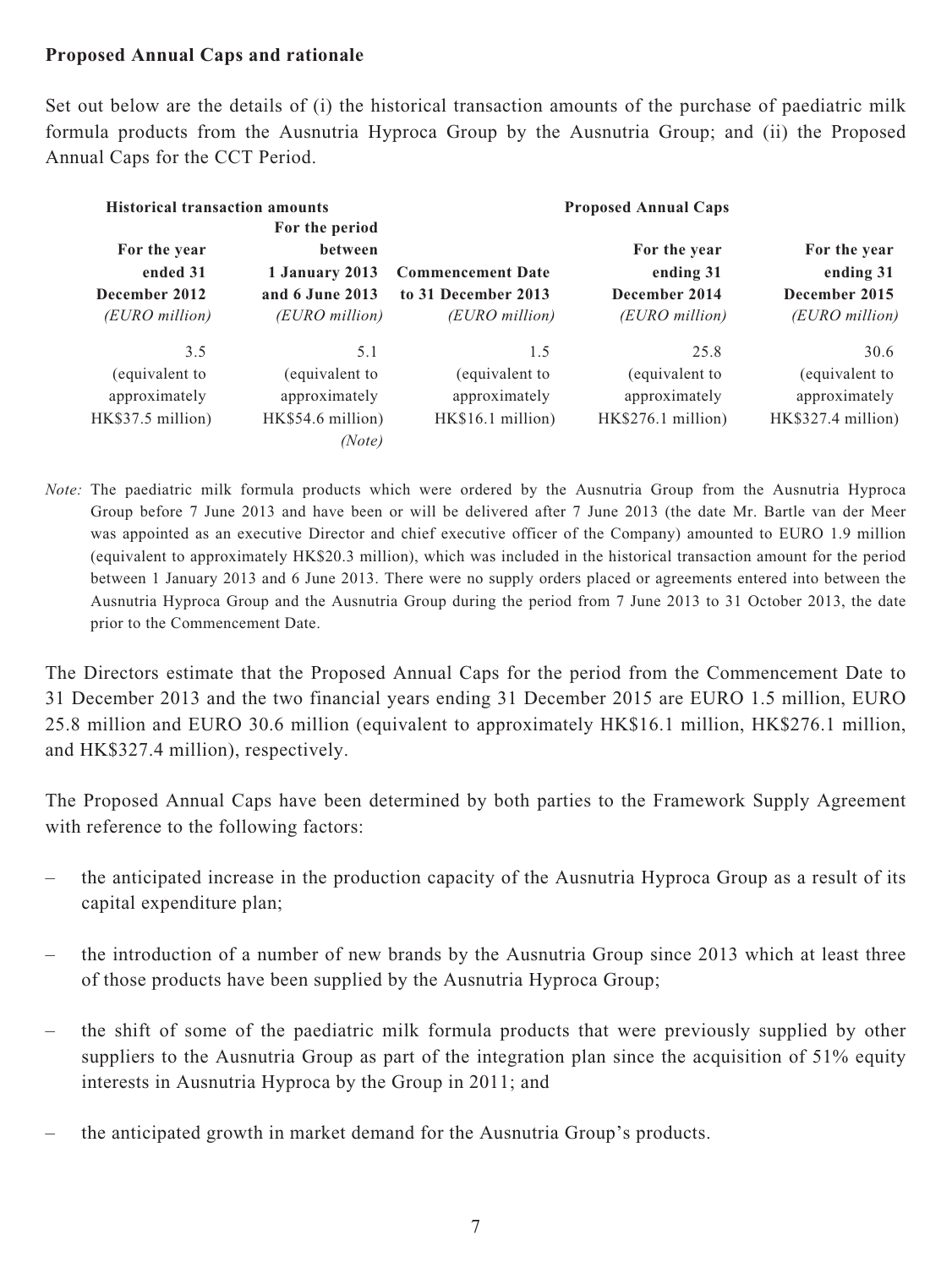#### **REASONS FOR AND BENEFITS OF THE PROVISION OF FINANCIAL ASSISTANCE**

The Ausnutria Hyproca Group currently produces infant and toddler nutrition products for the Ausnutria Group under the brand name of the Ausnutria Group and also provides private label production and contract manufacturing services for infant and toddler nutrition products for its worldwide customers.

With the binding arrangement under the Call Option Agreement and, in the event the Call Option is exercised, the potential 100% control over Ausnutria Hyproca, the Company is willing to provide the First Shareholder Loan and the Second Shareholder Loan to Ausnutria Hyproca for its business expansion. In order to protect the interest of the Company and the Shareholders, the tenures of the First Shareholder Loan and the Second Shareholder Loan have been set to link with the Option Period and subject to mutual agreement, no dividend of Ausnutria Hyproca shall be distributed to its shareholders till the earlier date of the expiry of the Option Period or the fulfillment of the relevant conditions precedent to the exercise of the Call Option, and pursuant to the Second Shareholder Loan Agreement, no dividend of Ausnutria Hyproca shall be distributed to its shareholders before full repayment of the First Shareholder Loan, the Second Shareholder Loan and the accrued interest. If the Call Option cannot be exercised due to the failure to satisfy any of the conditions precedent of exercising the Call Option as stated in the paragraph headed "Conditions precedent of exercising the Call Option" in the Announcement, Ausnutria Hyproca shall repay the First Shareholder Loan, the Second Shareholder Loan and the accrued interest at 5% per annum to the Ausnutria (Dutch) in accordance with the repayment terms under the First Shareholder Loan Agreement and the Second Shareholder Loan Agreement. Therefore, the Directors (with Mr. Bartle van der Meer abstaining) are of the view that the interest of the Company and the Shareholders is protected.

As all the amount under the First Shareholder Loan has been fully utilised, in view of meeting the capital expenditure plan of the Ausnutria Hyproca Group for, amongst other things, the acquisition of the Land for the intended construction of new production facilities and headquarters of the Ausnutria Hyproca Group and the purchase of new machineries as approved by the Board on 1 November 2013, the Company is ready to provide the Second Shareholder Loan.

In order to meet the expansion of production capacity of the Ausnutria Hyproca Group, the Directors have considered, among others, (i) the bank deposit rates in the PRC, where most of the deposits of the Ausnutria Group are placed, and the prevailing bank borrowing costs in Europe; (ii) terms of the Second Shareholder Loan Agreement, which are on substantially the same terms as those of the First Shareholder Loan Agreement, are not on worse terms to the Ausnutria Group; and (iii) the repayment ability of the Ausnutria Hyproca Group.

Similar to the financing arrangements under the First Shareholder Loan, the Ausnutria Group intends to finance the Second Shareholder Loan partly by pledging its RMB deposits in the PRC to obtain a backto-back bank facility in Europe for an equivalent amount in EURO with the remaining balance by its internal available EURO-denominated bank balances in the Netherlands. The unaudited cash and bank balances (including bank time deposits) less bank loans and other borrowings of the Ausnutria Group amounted to approximately RMB677.2 million (equivalent to approximately HK\$862.8 million) as at 30 September 2013. Given the net cash position of the Ausnutria Group as at 30 September 2013 and the working capital requirements of the Ausnutria Group, the Directors consider that the granting of the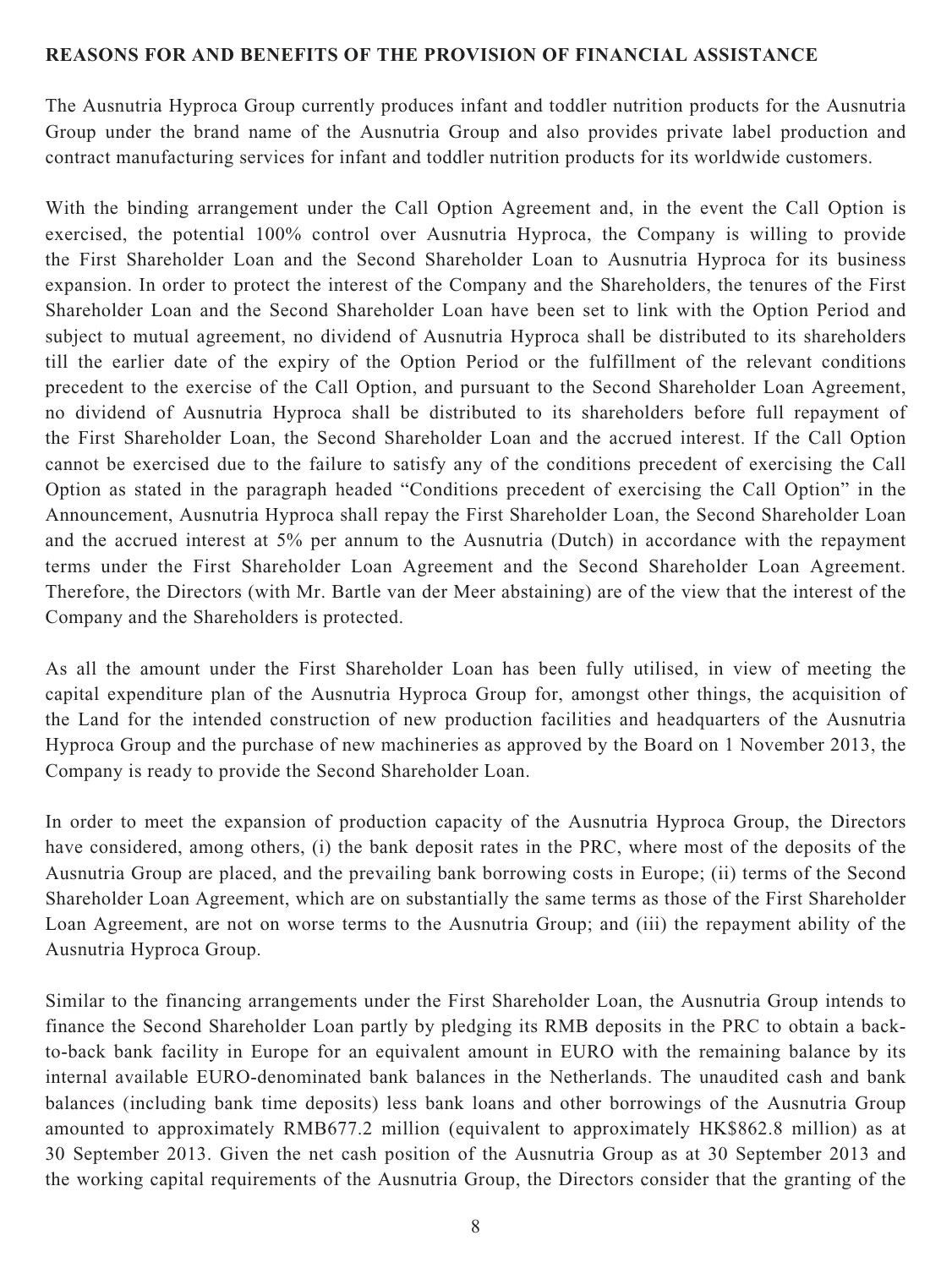Second Shareholder Loan will not have a significant impact on the working capital condition, net assets and profitability of the Group. Moreover, the provision of the Second Shareholder Loan to finance the Ausnutria Hyproca Group's expansion of production capacity will benefit the Group in the medium to long run.

The terms of the Second Shareholder Loan Agreement were determined after arm's length negotiation among the Company, Ausnutria (Dutch) and DDI. The Directors (including the independent nonexecutive Directors) are of the view that the transactions contemplated thereunder are on normal commercial terms and that such terms are fair and reasonable and in the interest of the Company and the Shareholders as a whole.

### **REASONS FOR AND BENEFITS OF THE CONTINUING CONNECTED TRANSACTIONS**

As disclosed in the circular of the Company dated 23 September 2011 in respect of the SSA, SHA and SPA, it is the Company's business strategy to invest in or acquire upstream milk powder related assets and operations, including investments in overseas cattle farms and/or milk powder producers in order to broaden the Ausnutria Group's milk powder supply sources to diversify the Ausnutria Group's risk in this aspect and to ensure a stable supply of milk powder to cope with the business growth.

Upon completion of the transactions contemplated under the SSA and the SHA, the Ausnutria Hyproca Group has been supplying the Ausnutria Group paediatric milk formula products under separate independent contracts or purchase orders since 2012, which is in the ordinary course of business of the Ausnutria Group and such transactions were exempted from reporting, announcement and independent shareholders' approval requirements pursuant to Rule 14A.31(1) of the Listing Rules until the appointment of Mr. Bartle van de Meer, who is indirectly interested in 49% equity interests in Ausnutria Hyproca, as an executive Director on 7 June 2013. Due to the increasing demand from the Ausnutria Group for the purchase of paediatric milk formula products from the Ausnutria Hyproca Group as a result of the anticipated growth in sales of the Ausnutria Group, the Directors estimate that the Proposed Annual Caps for the period from the Commencement Date to 31 December 2013 and each of the two years ending 31 December 2015 to be EURO 1.5 million, EURO 25.8 million and EURO 30.6 million (equivalent to approximately HK\$16.1 million, HK\$276.1 million and HK\$327.4 million), respectively.

The terms of the Framework Supply Agreement were determined based on the market price, or if the same is not available, a price which is no less favourable to the Ausnutria Group than the price at which the Ausnutria Group purchases similar paediatric milk formula products from independent third parties. The Directors (including the independent non-executive Directors) are of the view that the Framework Supply Agreement together with the transactions contemplated thereunder and the Proposed Annual Caps are in ordinary and usual course of business and on normal commercial terms and that such terms are fair and reasonable and in the interest of the Company and the Shareholders as a whole.

## **INFORMATION OF THE AUSNUTRIA GROUP, AUSNUTRIA (DUTCH) AND THE AUSNUTRIA HYPROCA GROUP**

The Ausnutria Group is principally engaged in the production, marketing and distribution of paediatric nutrition products.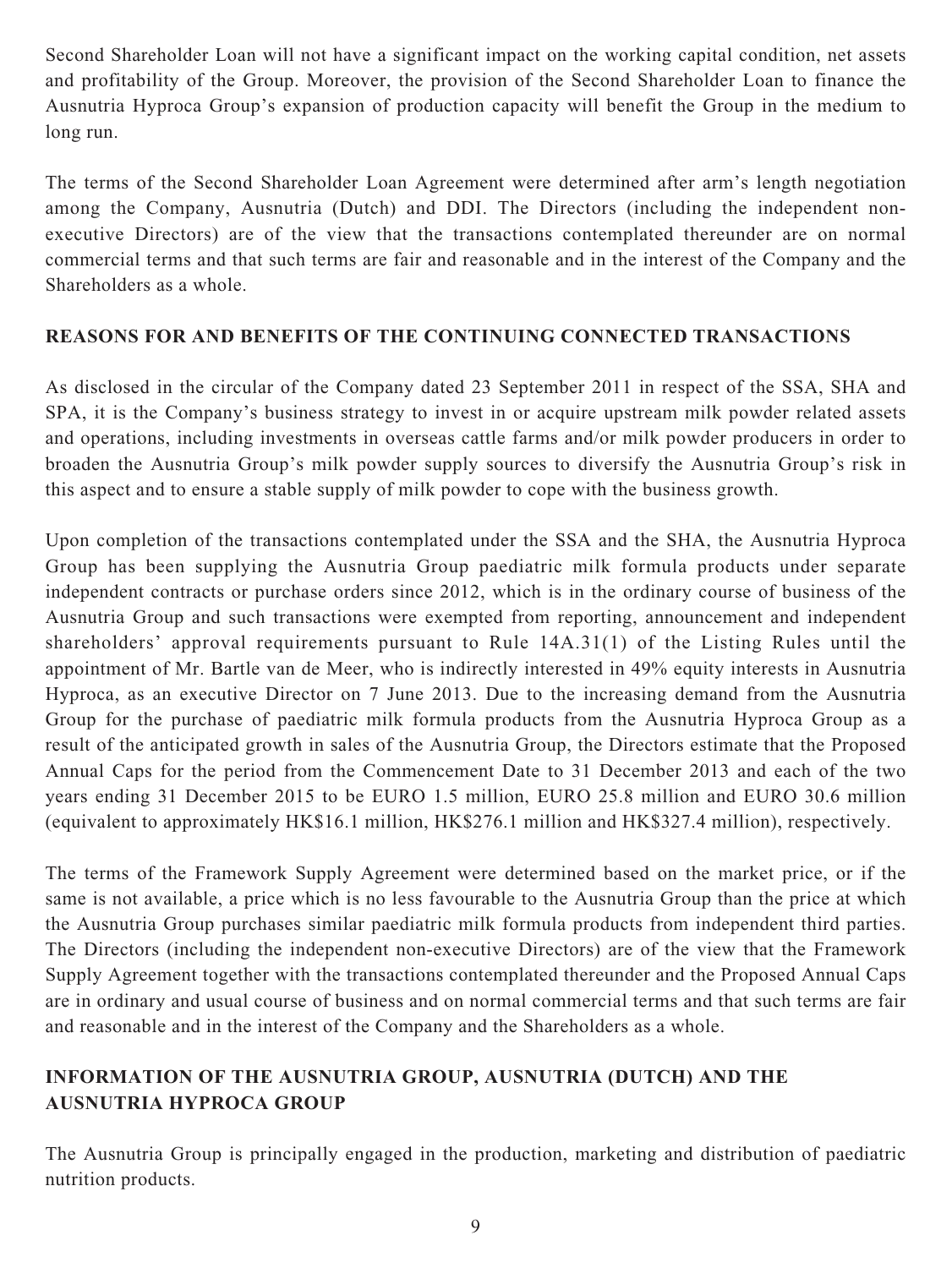Ausnutria (Dutch) is an investment holding company indirectly wholly-owned by the Company and is interested in 51% equity interests in Ausnutria Hyproca as at the date of this announcement.

Ausnutria Hyproca is an investment holding company with limited liability incorporated under the laws of the Netherlands and, together with its subsidiaries, is principally engaged in the dairy industry in the Netherlands with activities ranging from research and development, milk collection, processing, production, packaging, marketing and sales of dairy products. It also has its own formula milk powder productions and is a leading producer of goat milk powder in the world.

There are four principal operating subsidiaries of the Ausnutria Hyproca Group, namely Hyproca Dairy B.V. ("**Hyproca Dairy**"), Lypack Leeuwarden B.V. (formerly known as Lypack B.V.) ("**Lypack**"), Hyproca Nutrition B.V. ("**Hyproca Nutrition**") and Lyempf Kampen B.V. (formerly known as Hyproca Lyempf B.V.) ("**Lyempf**").

The history of Hyproca Dairy goes back to 1897 when its first factory was established. The factory of Hyproca Dairy forms the basis of the Ausnutria Hyproca Group. The factory of Hyproca Dairy started its first milk powder productions in 1928 and has been producing milk powders since then.

The factory of Lypack first started its production of baby formulae in 1938. Lypack and its subsidiaries are experienced and dedicated producers of a wide range of high quality infant formulae.

Hyproca Nutrition and its subsidiaries specialise in the complete chain of fresh Dutch goat milk from collection from farms to finished products.

Lyempf is a well-established dairy company in the Netherlands principally engaged in the production of liquid milk products, milk powders and a range of combined milk based powders, including infant formulae.

### **INFORMATION OF DDI**

DDI is an investment holding company with limited liability incorporated under the laws of the Netherlands and is interested in 49% equity interests in Ausnutria Hyproca as at the date of this announcement.

### **LISTING RULES IMPLICATION**

As at the date of this announcement, DDI holds (i) 49% equity interests in Ausnutria Hyproca, which is an indirectly 51% owned subsidiary of the Company, and (ii) 11,000,000 Shares, representing approximately 1.11% of the issued Shares. In addition, Mr. Bartle van der Meer (together with his son) is indirectly interested in approximately 46.55% equity interests of DDI and is an executive Director and chief executive officer of the Company as at the date of this announcement. Therefore, Mr. Bartle van der Meer, DDI and Ausnutria Hyproca are connected persons of the Company under Chapter 14A of the Listing Rules and the transactions contemplated under the Second Shareholder Loan Agreement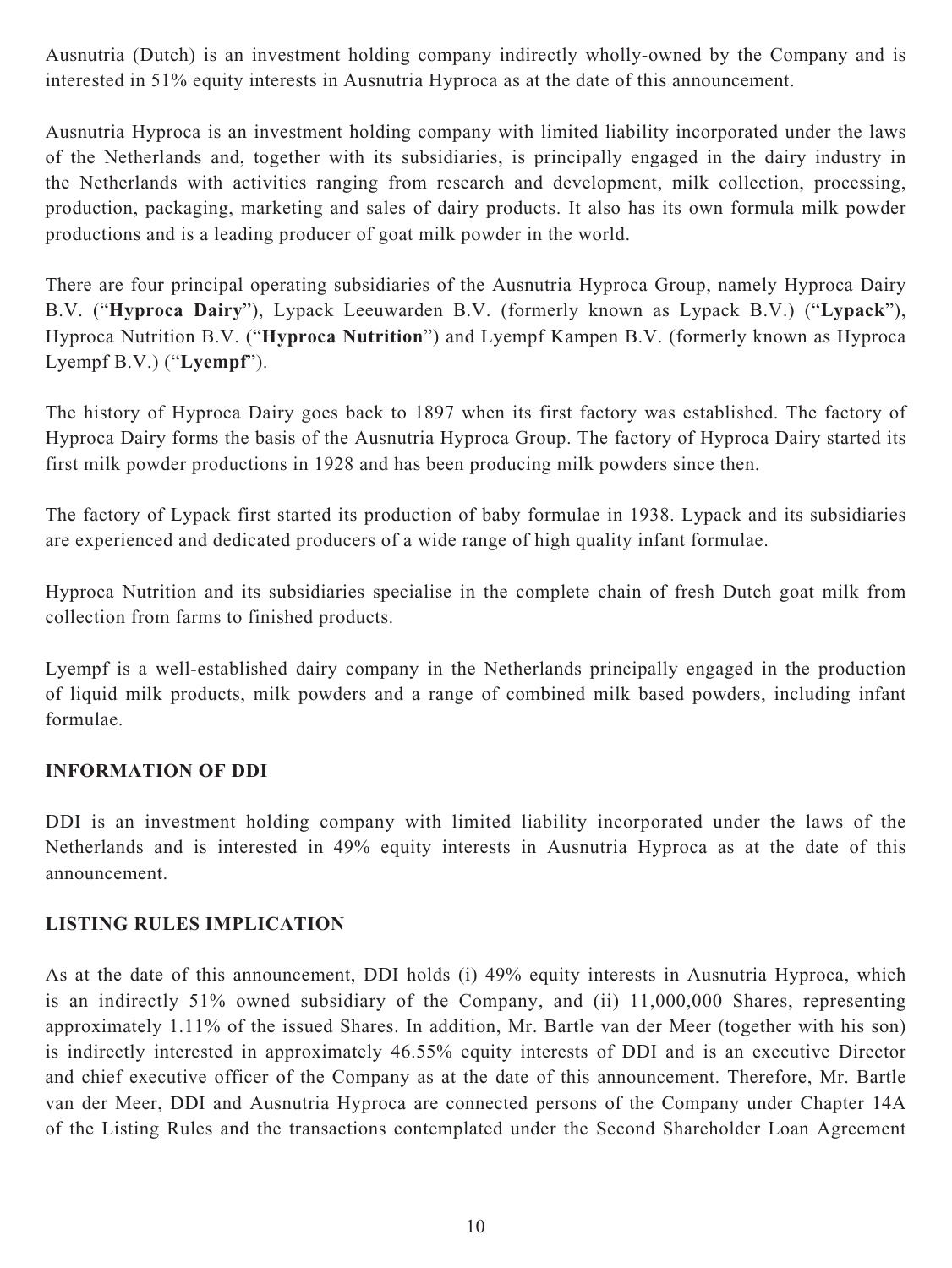constitute connected transactions of the Company under Rule 14A.13(2)(a) of the Listing Rules and the Framework Supply Agreement constitutes continuing connected transactions of the Company under Chapter 14A of the Listing Rules.

As the applicable percentage ratios in respect of the provision of financial assistance under the Second Shareholder Loan Agreement, on a standalone basis and when aggregated with that of the First Shareholder Loan under Rule 14A.25 of the Listing Rules, are more than 5% and the total loan amount is more than HK\$10,000,000, therefore the Second Shareholder Loan Agreement and the transactions contemplated thereunder are subject to reporting, announcement and the Independent Shareholders' approval requirements pursuant to Rule 14A.63 of the Listing Rules.

As the applicable percentage ratios in respect of the provision of financial assistance under the Second Shareholder Loan Agreement, on a standalone basis and when aggregated with those of the First Shareholder Loan under Rule 14.22 of the Listing Rules, are more than 5% but less than 25%, the Second Shareholder Loan Agreement and the transactions contemplated thereunder also constitute a discloseable transaction of the Company under Chapter 14 of the Listing Rules, which is subject to reporting and announcement requirements.

As the applicable percentage ratios in respect of the Proposed Annual Caps are more than 25% and the annual considerations are more than HK\$10,000,000, the Continuing Connected Transactions are subject to annual review, announcement, reporting and the Independent Shareholders' approval requirements under Chapter 14A of the Listing Rules.

As at the date of this announcement, except for Mr. Bartle van de Meer, none of the Directors has a material interest in the Second Shareholder Loan Agreement and the Framework Supply Agreement and therefore, only Mr. Bartle van de Meer abstained from voting on the relevant Board resolutions in this aspect.

As DDI, being the 49% shareholder of Ausnutria Hyproca and a party to the Second Shareholder Loan Agreement, is interested in the Second Shareholder Loan Agreement and the Framework Supply Agreement, DDI and its associates are required to abstain from voting on the resolutions relating to the Second Shareholder Loan Agreement and the Framework Supply Agreement at the EGM.

The Independent Board Committee (comprising all the independent non-executive Directors) has been established to advise the Independent Shareholders in respect of the terms of the Second Shareholder Loan Agreement and the Framework Supply Agreement together with the transactions contemplated thereunder as well as the Proposed Annual Caps. Halcyon has been appointed as the independent financial adviser to advise the Independent Board Committee and the Independent Shareholders in this regard.

A circular will be despatched to the Shareholder on or before 26 November 2013 setting out, among other things, details of the provision of the Second Shareholder Loan, the Continuing Connected Transactions, the Proposed Annual Caps and the respective letters from the Independent Board Committee and Halcyon.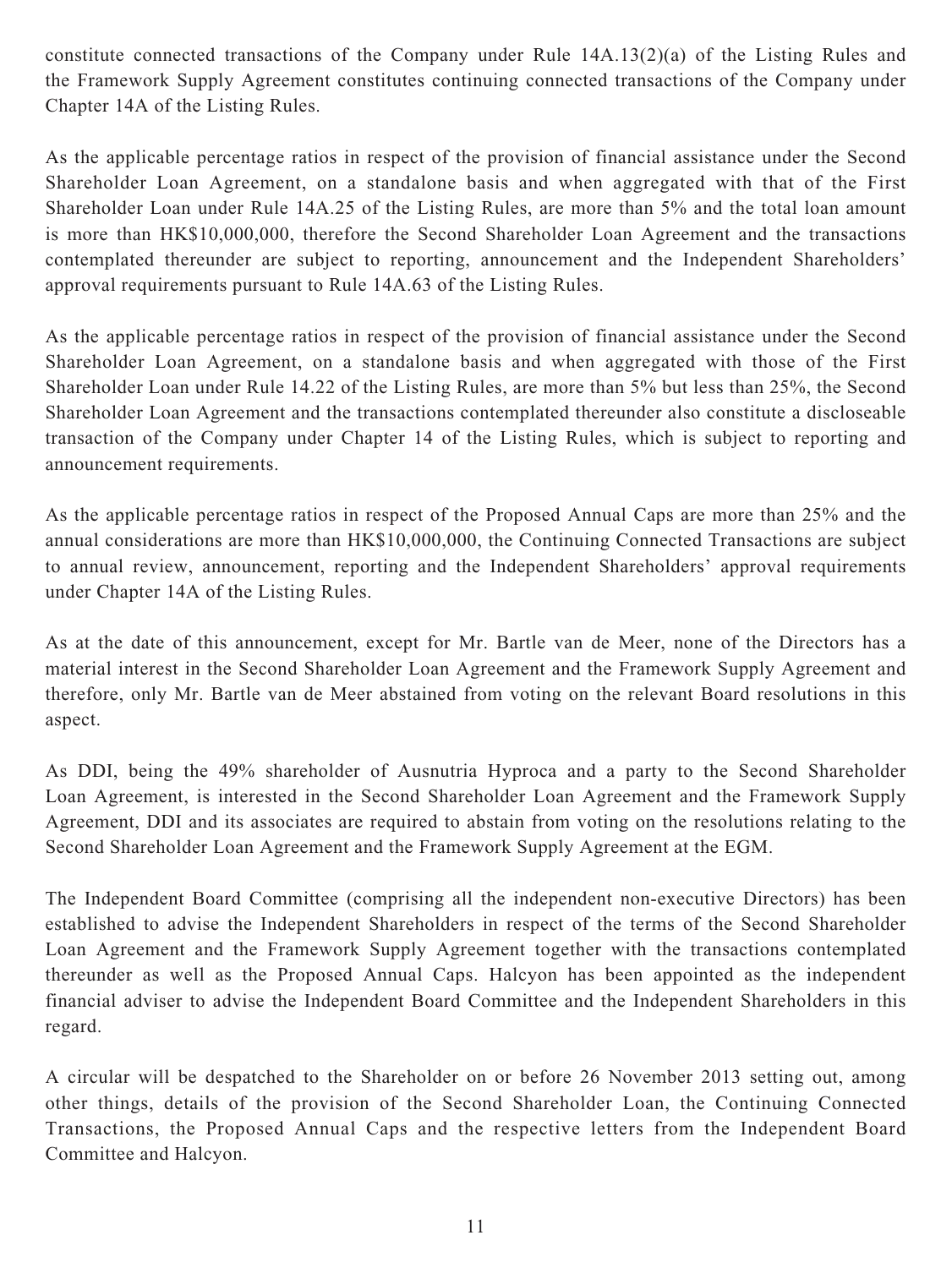#### **GENERAL**

**At the Company's request, trading in the Shares was suspended from 9:00 a.m. on 29 March 2012, and will remain suspended until further notice. Shareholders and potential investors of the Company should exercise caution when dealing in the Shares. The publication of this announcement does not warrant any approval from the Stock Exchange on the resumption of trading of the Shares. The Company will keep the public informed of the latest development by making further announcements as and when appropriate. Further, reference is made to the Company's announcements dated 18 September 2013 and 17 October 2013, in relation to, among others, the Proposed Transaction. The discussion relating to the Proposed Transaction has commenced before the entering into of the Framework Supply Agreement and the Second Shareholder Loan Agreement. Shareholders and potential investors of the Company shall be aware that no legally binding agreement has been entered into in respect of the Proposed Transaction. There is no assurance that the Proposed Transaction will either materialise or eventually be consummated, and the Proposed Transaction may or may not proceed with and the terms of the Proposed Transaction are subject to negotiations. As such, the discussion may or may not lead to the making of general offer for the Shares.**

#### **DEFINITIONS**

In this announcement, the following terms shall have the meanings set opposite them unless the context otherwise requires:

| "Announcement"            | the announcement of the Company dated 7 June 2013 in relation to,<br>among others, the provision of the First Shareholder Loan                                                                                                                                       |
|---------------------------|----------------------------------------------------------------------------------------------------------------------------------------------------------------------------------------------------------------------------------------------------------------------|
| "associates"              | has the meaning ascribed to it under the Listing Rules                                                                                                                                                                                                               |
| "Ausnutria (Dutch)"       | Ausnutria Dairy (Dutch) Coöperatief U.A., an indirect wholly-<br>owned subsidiary of the Company incorporated under the laws of the<br>Netherlands, which is interested in 51% equity interests in Ausnutria<br>Hyproca as at the date of this announcement          |
| "Ausnutria Group"         | the Group but excluding the Ausnutria Hyproca Group                                                                                                                                                                                                                  |
| "Ausnutria Hyproca"       | Ausnutria Hyproca B.V. (formerly known as Hyproca Dairy Group<br>B.V.), a private company with limited liability incorporated under<br>the laws of the Netherlands and is owned as to 51% by Ausnutria<br>(Dutch) and 49% by DDI as at the date of this announcement |
| "Ausnutria Hyproca Group" | Ausnutria Hyproca and its subsidiaries                                                                                                                                                                                                                               |
| "Board"                   | the board of Directors                                                                                                                                                                                                                                               |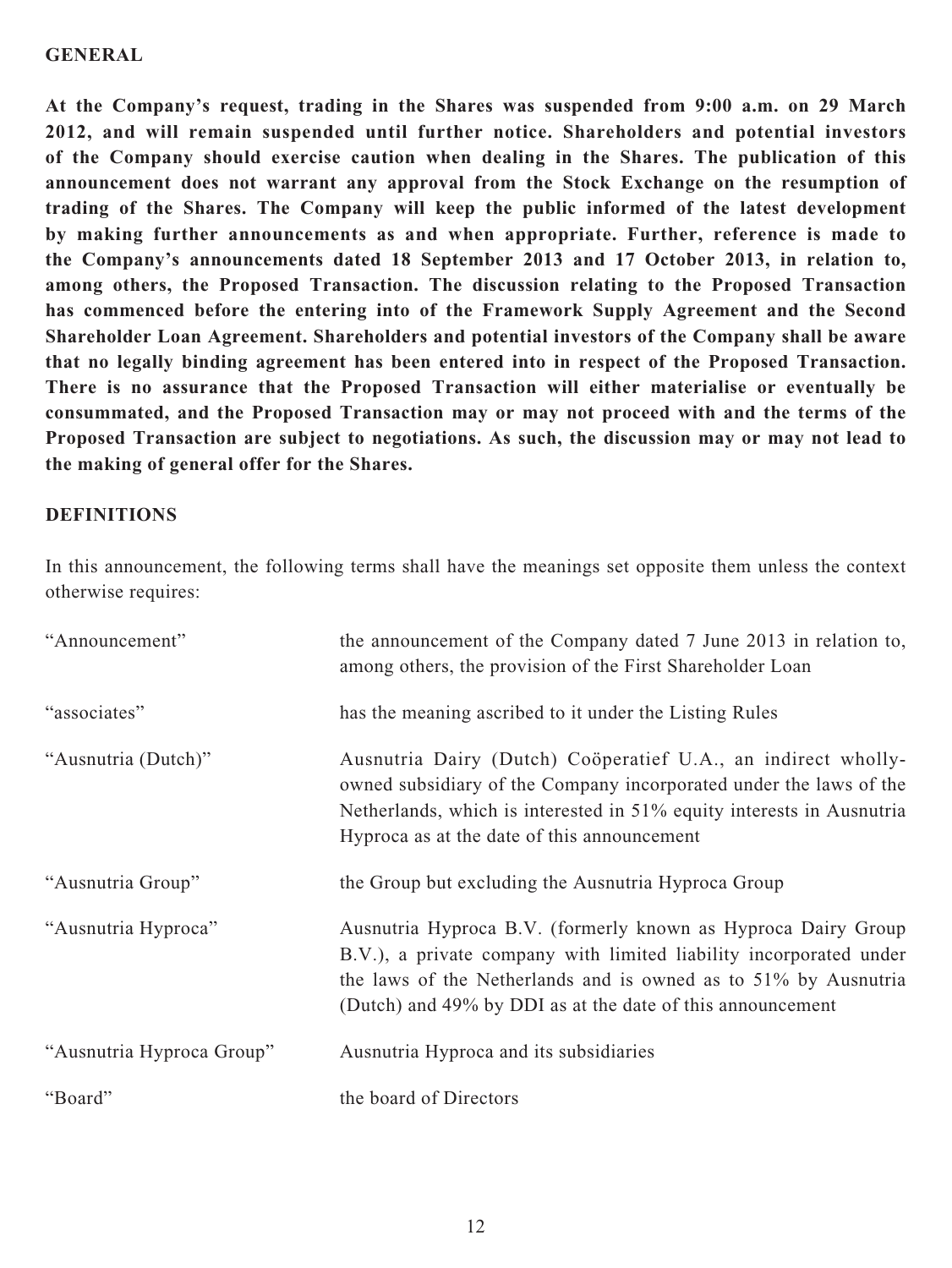| "business day"                         | means a day other than a Saturday or a Sunday on which banks<br>are open for the transaction of regular business in Amsterdam, the<br>Netherlands, Hong Kong and Beijing, the PRC                                                                                                                     |
|----------------------------------------|-------------------------------------------------------------------------------------------------------------------------------------------------------------------------------------------------------------------------------------------------------------------------------------------------------|
| "Call Option"                          | the call option granted by DDI to Ausnutria (Dutch) pursuant to the<br>Call Option Agreement                                                                                                                                                                                                          |
| "Call Option Agreement"                | the call option agreement dated 7 June 2013 entered into, among<br>others, Ausnutria (Dutch) and DDI in relation to the granting of the<br>Call Option by DDI to Ausnutria (Dutch)                                                                                                                    |
| "CCT Period"                           | the duration of the Framework Supply Agreement, which shall<br>commence on 1 November 2013 and shall remain in force until the<br>earlier of (a) 31 December 2015 (both days inclusive); or (b) the date<br>when Ausnutria Hyproca and its associates cease to be connected<br>persons of the Company |
| "Company"                              | Ausnutria Dairy Corporation Ltd (澳優乳業股份有限公司), a company<br>incorporated in the Cayman Islands with limited liability, whose<br>shares are listed on the Main Board of the Stock Exchange                                                                                                              |
| "connected person(s)"                  | has the same meaning ascribed to it under the Listing Rules                                                                                                                                                                                                                                           |
| "Continuing Connected<br>Transactions" | the transactions contemplated under the Framework Supply Agreement                                                                                                                                                                                                                                    |
| "DDI"                                  | Dutch Dairy Investments B.V., a private company with limited<br>liability incorporated under the laws of the Netherlands, which is<br>interested in 49% equity interests in Ausnutria Hyproca as at the date<br>of this announcement                                                                  |
| "Director(s)"                          | the director(s) of the Company                                                                                                                                                                                                                                                                        |
| "EGM"                                  | the extraordinary general meeting of the Company to be held for<br>the Shareholders to consider and, if thought fit, approve the Second<br>Shareholder Loan Agreement, the Framework Supply Agreement<br>together with the transactions contemplated thereunder and the<br>Proposed Annual Caps       |
| "EURO"                                 | Euro, the legal currency of the member states of the European Union                                                                                                                                                                                                                                   |
| "First Shareholder Loan"               | the principal amount of EURO 7 million (equivalent to approximately<br>HK\$74.9 million) granted by Ausnutria (Dutch) to Ausnutria<br>Hyproca on 7 June 2013 pursuant to the First Shareholder Loan<br>Agreement                                                                                      |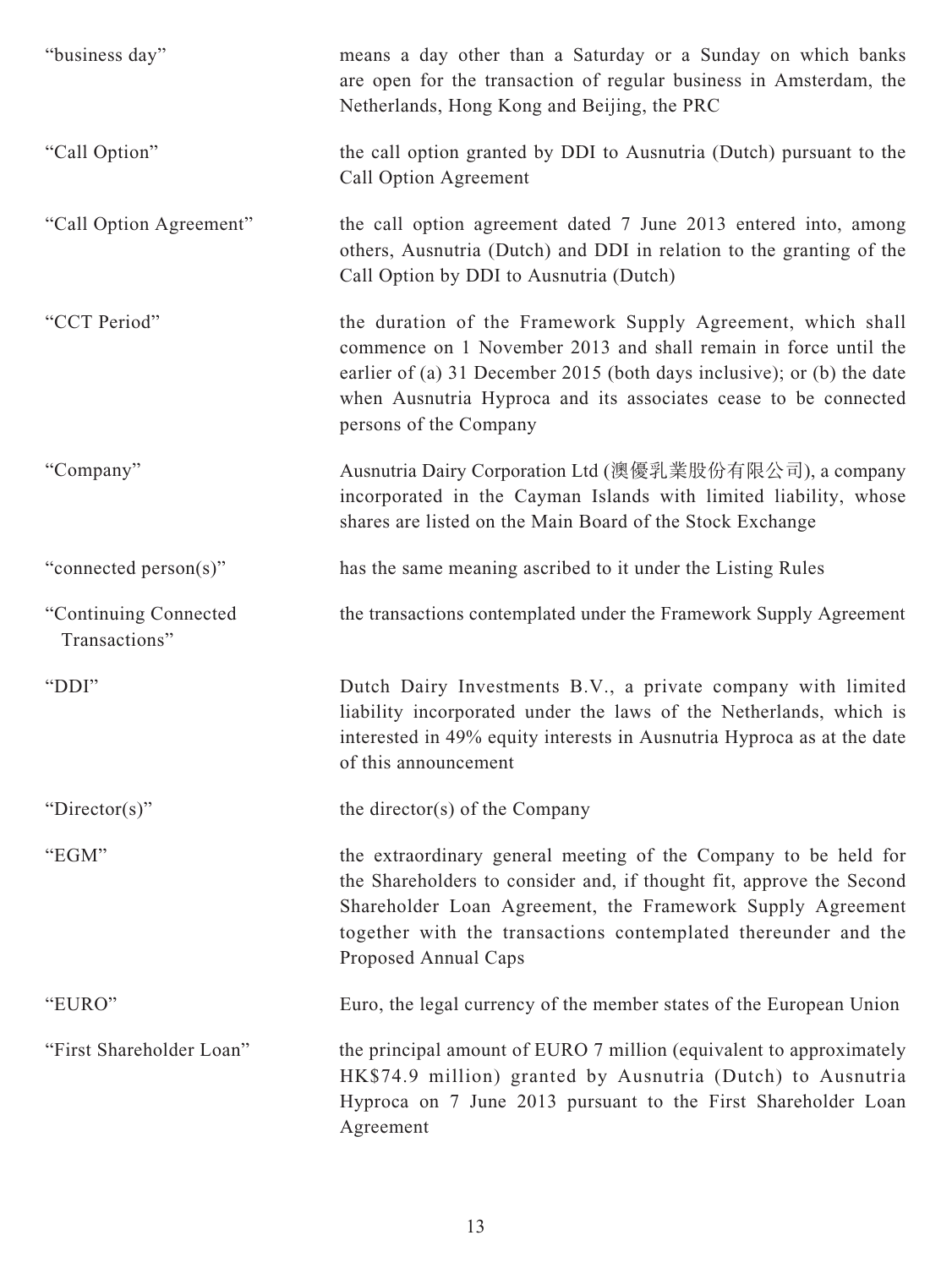| "First Shareholder Loan<br>Agreement" | the shareholder loan agreement dated 7 June 2013 entered into<br>between Ausnutria (Dutch), Ausnutria Hyproca and DDI in relation<br>to the First Shareholder Loan                                                                                                                                                                                                                                                                                                                                                                                                                                                                                                          |
|---------------------------------------|-----------------------------------------------------------------------------------------------------------------------------------------------------------------------------------------------------------------------------------------------------------------------------------------------------------------------------------------------------------------------------------------------------------------------------------------------------------------------------------------------------------------------------------------------------------------------------------------------------------------------------------------------------------------------------|
| "Framework Supply Agreement"          | the framework supply agreement dated 1 November 2013 entered<br>into between the Company and Ausnutria Hyproca in relation to the<br>supply of paediatric milk formula products by the Ausnutria Hyproca<br>Group to the Ausnutria Group                                                                                                                                                                                                                                                                                                                                                                                                                                    |
| "Group"                               | the Company and its subsidiaries                                                                                                                                                                                                                                                                                                                                                                                                                                                                                                                                                                                                                                            |
| "Halcyon"                             | Halcyon Capital Limited, a licensed corporation to carry out business<br>in Type 6 (advising on corporate finance) regulated activity under<br>the SFO, being the independent financial adviser to the Independent<br>Board Committee and the Independent Shareholders in respect of<br>the Second Shareholder Loan Agreement, the Framework Supply<br>Agreement and the transactions contemplated thereunder and the<br>Proposed Annual Caps                                                                                                                                                                                                                               |
| "Hong Kong"                           | the Hong Kong Special Administrative Region of the PRC                                                                                                                                                                                                                                                                                                                                                                                                                                                                                                                                                                                                                      |
| "Independent Board Committee"         | an independent committee of the Board comprising all the independent<br>non-executive Directors, namely Mr. Qiu Weifa, Mr. Jason Wan, Mr.<br>Chan Yuk Tong                                                                                                                                                                                                                                                                                                                                                                                                                                                                                                                  |
| "Independent Shareholder(s)"          | Shareholders other than DDI and its associates                                                                                                                                                                                                                                                                                                                                                                                                                                                                                                                                                                                                                              |
| "Listing Rules"                       | the Rules Governing the Listing of Securities on The Stock Exchange<br>of Hong Kong Limited                                                                                                                                                                                                                                                                                                                                                                                                                                                                                                                                                                                 |
| "Option Period"                       | twelve (12) months from 7 June 2013, the date of the call option<br>agreement entered into, among others, Ausnutria (Dutch) and DDI<br>in relation to the granting of the Call Option by DDI to Ausnutria<br>(Dutch), and in any case expiring at the earlier of (i) fifteen (15)<br>business days from the date of fulfillment of the conditions in the<br>paragraph "Conditions precedent of exercising the Call Option" in<br>the announcement of the Company dated 7 June 2013 in relation<br>to, among others, the provision of First Shareholder Loan; or (ii)<br>a period of three (3) months after the resumption of trading in the<br>Shares on the Stock Exchange |
| "Proposed Annual Cap(s)"              | the maximum amount of paediatric milk formula products procured<br>by any members of the Ausnutria Group from any members of the<br>Ausnutria Hyproca Group under the Framework Supply Agreement<br>for the period from the Commencement Date to 31 December 2013<br>and each of the two financial years ending 31 December 2015                                                                                                                                                                                                                                                                                                                                            |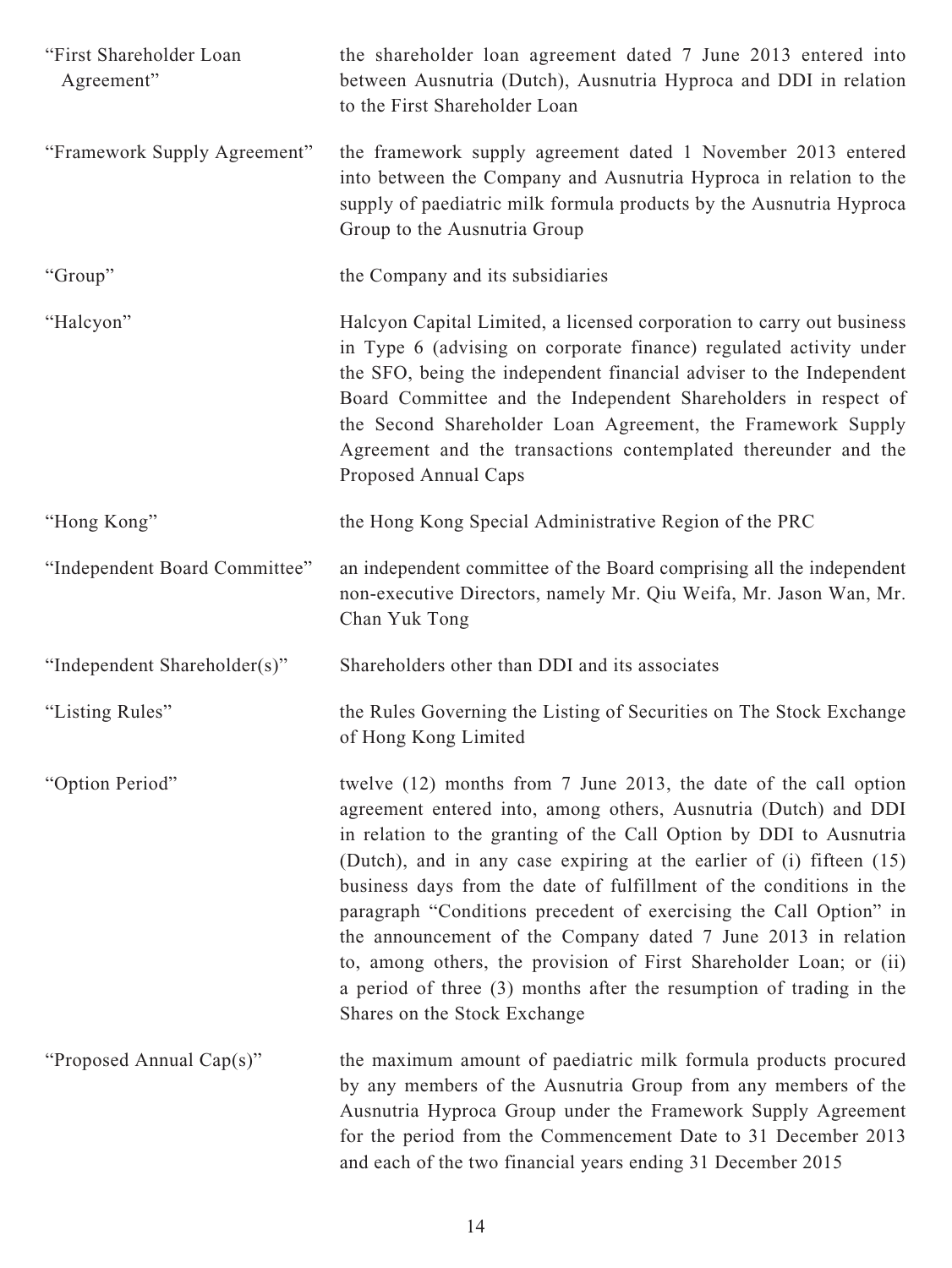| "Proposed Transaction"                 | the proposed purchase of Shares from Brave Leader Limited, All<br>Harmony International Limited, Silver Castle International Limited<br>and Ausnutria Holdings Co. Ltd. (all being Shareholders and<br>together hold in aggregate 581,646,000 Shares) by an independent<br>third party purchaser, which has been disclosed in the Company's<br>announcement dated 18 September 2013 and 17 October 2013 |
|----------------------------------------|---------------------------------------------------------------------------------------------------------------------------------------------------------------------------------------------------------------------------------------------------------------------------------------------------------------------------------------------------------------------------------------------------------|
| "PRC"                                  | the People's Republic of China. For the purpose of this announcement,<br>excluding Hong Kong, the Macau Special Administrative Region and<br>Taiwan                                                                                                                                                                                                                                                     |
| "RMB"                                  | Renminbi, the lawful currency of the PRC                                                                                                                                                                                                                                                                                                                                                                |
| "Second Loan Long Stop Date"           | being the expiry date of the term of the Second Shareholder Loan,<br>which is in twelve $(12)$ months from the date of granting the Second<br>Shareholder Loan, which can be further extended for twelve (12)<br>months at the unilateral right of Ausnutria Hyproca within fifteen<br>(15) business days prior to the expiry of the Second Shareholder<br>Loan                                         |
| "Second Shareholder Loan"              | the principal amount of EURO 10 million (equivalent to approximately<br>HK\$107.0 million) granted by Ausnutria (Dutch) to Ausnutria<br>Hyproca on 1 November 2013 pursuant to the Second Shareholder<br>Loan Agreement                                                                                                                                                                                 |
| "Second Shareholder Loan<br>Agreement" | the shareholder loan agreement dated 1 November 2013 entered into<br>between Ausnutria (Dutch), Ausnutria Hyproca and DDI in relation<br>to the granting of the Second Shareholder Loan by Ausnutria (Dutch)<br>to Ausnutria Hyproca                                                                                                                                                                    |
| "SFO"                                  | the Securities and Futures Ordinance (Chapter 571 of the Laws of<br>Hong Kong)                                                                                                                                                                                                                                                                                                                          |
| "SHA"                                  | the shareholder's agreement dated 19 July 2011 entered into by the<br>relevant Parties to regulate the respective rights and obligations of<br>the shareholders of Ausnutria Hyproca, namely DDI and Ausnutria<br>(Dutch), in relation to Ausnutria Hyproca and as amended and<br>supplemented by a supplemental agreement dated 1 November 2013                                                        |
| "Shareholder(s)"                       | the holder(s) of the Share(s)                                                                                                                                                                                                                                                                                                                                                                           |
| "Share $(s)$ "                         | ordinary share(s) of $HK\$0.1$ each in the share capital of the<br>Company                                                                                                                                                                                                                                                                                                                              |